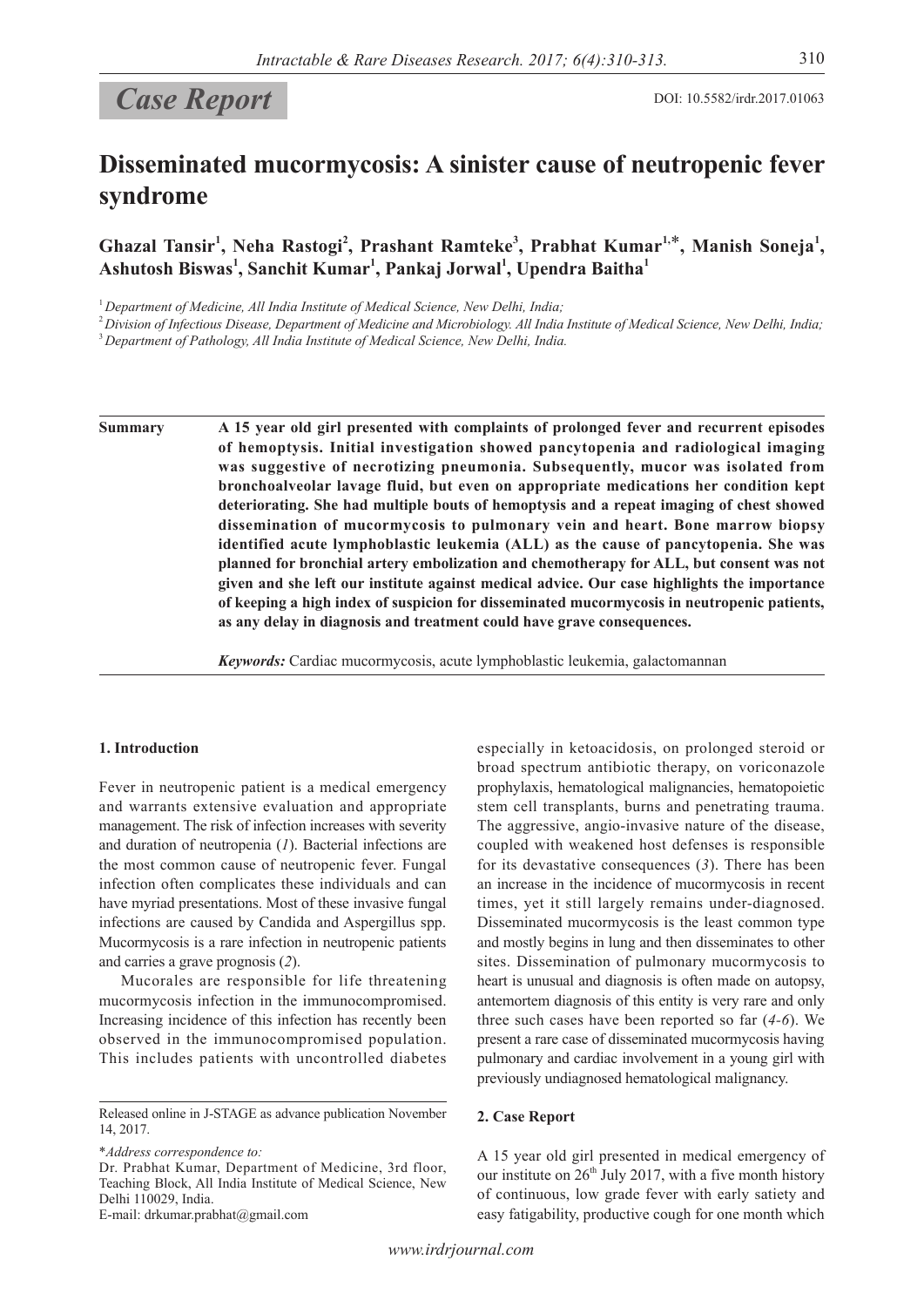was associated with recurrent episodes of epistaxis and hemoptysis. She was treated at a local hospital and found to have pancytopenia and pneumonia. She was managed with blood transfusions along with antibiotics and referred to our institute for further management.

On examination, she had tachycardia and tachypnea, with pallor and significant submandibular lymphadenopathy. There was bronchial breath sounds with crepitations over the left infrascapular and infraaxillary regions of the chest. Preliminary



**Figure 1. Chest X ray showing left middle and lower zone opacity with blunted left costophrenic angle.**



**Figure 2. Immunohistochemistry slide (10×) with CD20 positive sheets of immature B-lymphocytes.**



**Figure 3. Silver methenamine staining (40×) showing aseptate broad fungal hyphae with wide angle branching suggestive of mucormycosis.**

investigations revealed pancytopenia with hemoglobin - 5.6 gm/dL, total leucocyte count (TLC) - 1,400/cu mm, platelets – 45,000/cu mm and an absolute neutrophil count of 980/cu mm. Her peripheral smear was suggestive of pancytopenia with normocytic normochromic anemia. Serum Vitamin B12, folate and Lactate Dehydrogenase (LDH) levels were normal.

Chest X Ray showed heterogeneous opacity over left middle and lower zone with blunting of left costophrenic angle (Figure 1). A Contrast Enhanced Computed Tomography (CECT) of chest revealed necrotizing pneumonia with organized empyema in the left lung. 2D Echocardiography was suggestive of mild pericardial effusion and all cardiac chambers were normal. Her blood, urine and sputum cultures were sterile. Sputum examination didn't show any acid fast bacilli and cartridge based nucleic acid amplification test (GeneXpert) for mycobacterium tuberculosis (MTB) was negative. Serum procalcitonin level was normal and serum galactomannan was not detected. The patient was empirically started on intravenous antibiotics (piperacillin-tazobactam with teicoplanin) and liposomal Amphotericin B (5 mg/kg/day).

Gradually she responded to treatment with improvement in fever and hematological profile. On day 6, her hemoglobin was 8.1 gm/dL, TLC was 2,000/cu



**Figure 4. CECT Chest showing left lung necrotizing pneumonia.**



**Figure 5. CECT Chest with absence of contrast filling in left pulmonary vein (1) and left atrium (2) suggestive of thrombosis.**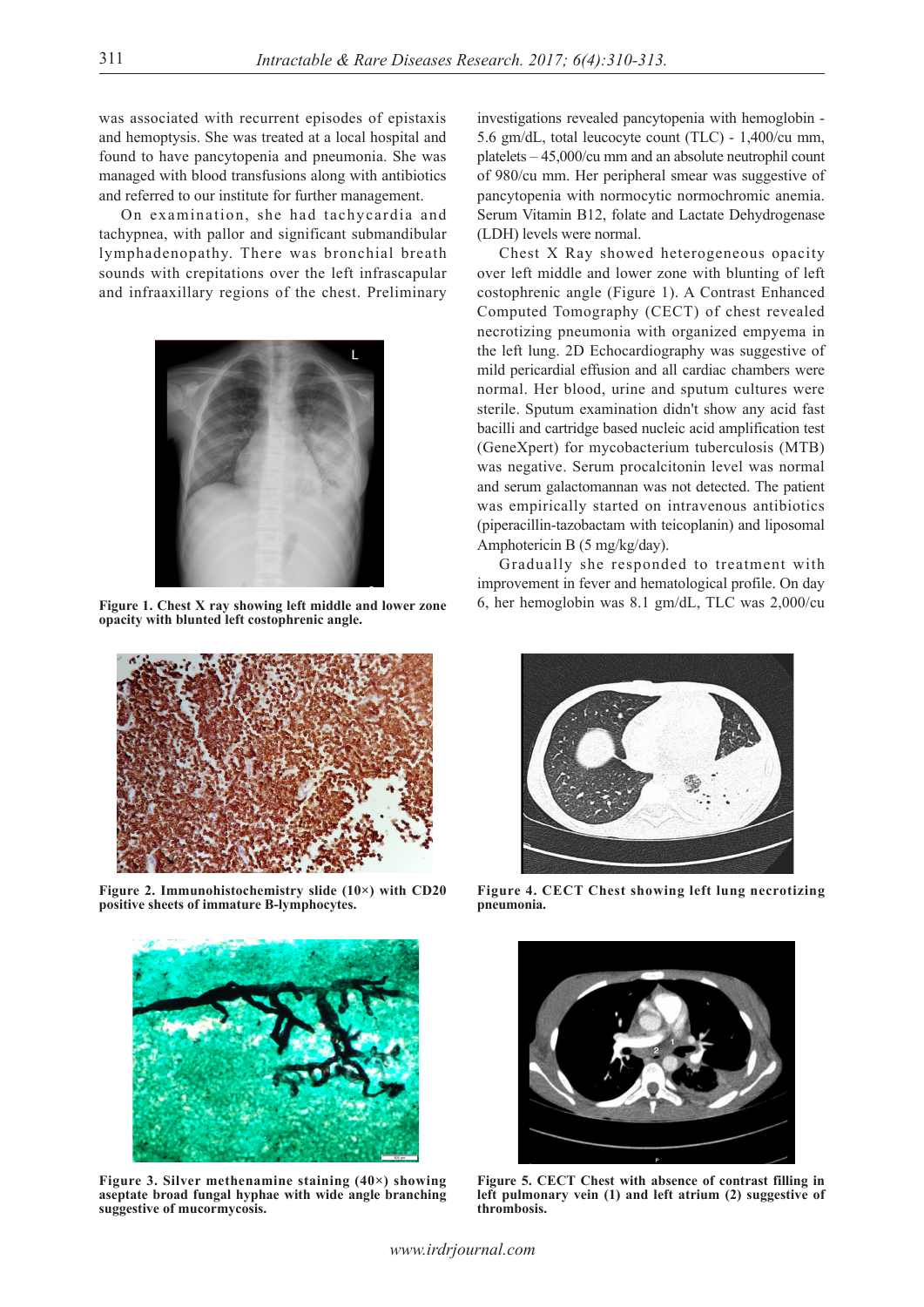mm and platelet count was 63,000/cu mm. Review chest ultrasound revealed an organized empyema with nondrainable contents. Hence, a bronchoalveolar lavage (BAL) was performed. Bone marrow aspiration and biopsy were also performed. While we waited the BAL and bone marrow reports, her blood flow cytometry suggested presence of atypical lymphoid cells. Subsequently, her bone marrow biopsy revealed the presence of sheets of immature cells immunopositive for CD20 and terminal deoxynucleotidyl transferase (TdT) clinching the diagnosis of B-cell Acute Lymphoblastic Leukemia (Figure 2). BAL showed acute inflammatory exudate with aseptate broad fungal hyphae with wide angle branching consistent with mucormycosis (Figure 3). BAL was negative for acid-fast bacilli, GeneXpert MTB and galactomannan.

By day 15, the patient began to run fever again and experienced multiple episodes of hemoptysis. So, a repeat CECT chest was carried out urgently. This time, there was a large necrotizing pneumonia in the left lung along with intraluminal extension of the mass into the left pulmonary vein until the left atrium. The inferior pulmonary vein was also encased by the mass (Figure 4 and Figure 5). 2D Echocardiography showed a left atrial thrombus of  $(9 \times 7 \text{ mm})$  entering through the left inferior pulmonary vein, suggestive of intracardiac mucormycosis. Addition of caspofungin for combination therapy and surgical intervention was planned for the patient. However her family did not consent for further treatment and left our hospital against medical advice on  $13<sup>th</sup>$  August 2017.

### **3. Discussion**

Mucormycosis is an uncommon, life-threatening infection caused by ubiquitous fungi of the group Mucorales. The vast spectrum of mucormycosis depends on the underlying condition. The infection can be of rhino-orbito-cerebral, pulmonary, gastrointestinal, cutaneous, renal and disseminated types. Mucormycosis is said to be disseminated when it involves two or more noncontiguous sites. Overall, rhino-orbitocerebral involvement is most common (48%) with diabetics predominantly harboring the condition (*7*). Pulmonary mucormycosis is found in 17% of cases, most commonly in patients with hematological diseases. Disseminated disease forms the least common type (5%) and mostly begins with pulmonary mucormycosis (*8*). The most common site of dissemination is cerebral with involvement also being reported in spleen, heart, kidney and other organs. The vasculotropic nature of the infection leads to angioinvasion and widespread tissue necrosis contributing to the fatality of disease. Indeed, pulmonary mucormycosis has a mortality of 76% that increases to more than 90% with dissemination (*9*).

Patients of hematological disorders are especially susceptible to mucormycosis due to effects of chemotherapeutic drugs and the underlying cytopenias. Acute leukemia is the most common hematological disorder (78%), followed by lymphomas, myelodysplastic syndrome, multiple myeloma and aplastic anemia (*10*). Studies have found mucormycosis to be the third most common fungal infection in hematological malignancies after *Aspergillus* and *Candida*, with a share of 13% (*11*). And though the prevalence of mucormycosis in hematological malignancies is reported as 4.29 per 100 patients, it is probably an underestimation because this disease remains under-diagnosed (*12*). There is no specific biomarker and cultures may be negative. Moreover, thrombocytopenia in hematological diseases may preclude extraction of tissue specimens for diagnosis. Therefore, the disease is usually diagnosed at a much later stage, or even postmortem in almost 85% patients (*13*).

Pulmonary infection can present as a nonresolving pneumonia, cavitation, air-crescent sign, halo sign, reverse halo sign, pulmonary mass, nodules, bronchopulmonary fistulae, pleural effusions or lymphadenopathy (*14*). The radiographic picture is not different from that of aspergillosis, and hence may lead to voriconazole use, which can be detrimental. This infection has a predilection for invasion into adjacent structures and vessels, which becomes the basis for cardiac involvement with pulmonary mucormycosis. Cardiac mucormycosis has not been extensively reported in the medical literature and most cases are diagnosed on autopsy (*15*). The hallmark of infection is presence of septic fungal thrombosis containing nonbranching aseptate hyphae enmeshed with fibrin and leucocytes. These thrombi can invade the myocardium or endocardium causing infarctions by blockage of small myocardial blood vessels. Acute myocardial infarction has also been reported due to blockage of major epicardial arteries. There may be endocarditis, myocarditis and pericarditis (*16*). Left atrium and ventricle are the most common cardiac chambers affected with mural mycotic thrombi. To the best of our knowledge, there are only three case reports of pulmonary antemortem diagnosis with cardiac mucormycosis. Hence, this case of pulmonary mucormycosis invading to heart and diagnosed antemortem, is unique.

Amphotericin B has been used for medical treatment of mucormycosis, with its liposomal form preferred due to less toxicity. Newer drugs have been introduced namely: posaconazole, isuvaconzole and echinocandins. While posaconazole has shown promising outcomes, Amphotericin B remains the first-line drug with posaconazole used as a salvage therapy (*17*). However, it has been proven that management of mucormycosis is multi-modal with surgical management and treatment of the underlying condition as important in antifungal therapy.

Our patient had a unique presentation with a newly diagnosed ALL, which came to light due to